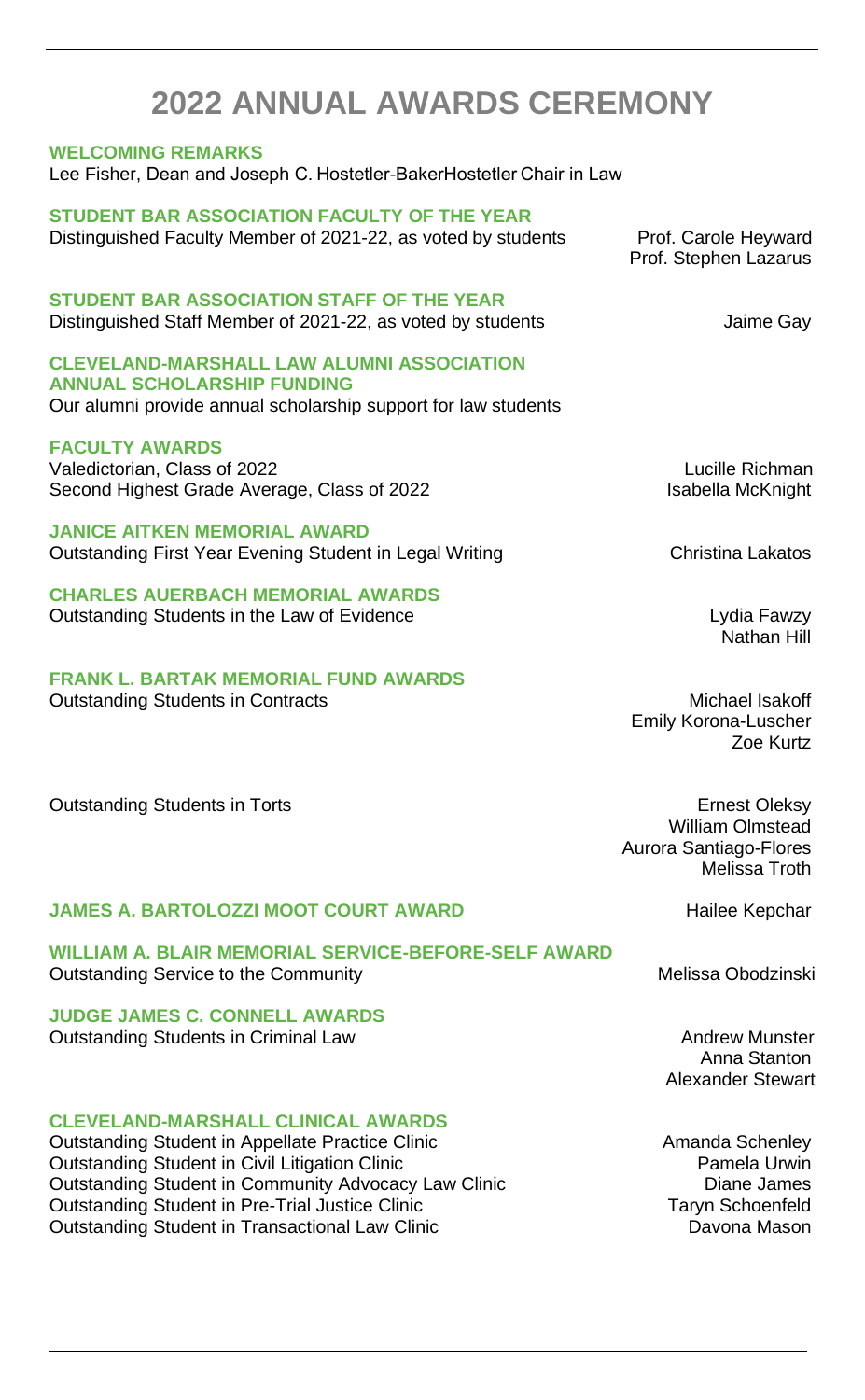### **CLEVELAND-MARSHALL AWARDS FOR EXCELLENCE IN THE STUDY OF HEALTH LAW IN THE STUDY OF HEALTH LAW**

**CLEVELAND-MARSHALL AWARDS FOR EXCELLENCE IN THE STUDY OF INTELLECTUAL PROPERTY LAW CALCULATION CONTROLS CONTROLLY CONTROLLY CONTROLLY CONTROLLY** 

#### **CLEVELAND-MARSHALL AWARDS FOR EXCELLENCE IN THE STUDY OF LABOR & EMPLOYMENT LAW CONTROLLY ADAM Blunk**

**CLEVELAND-MARSHALL AWARD FOR OUTSTANDING STUDENT IN LOCAL GOVERNMENT LAW** Tyler McNichols

Kelly Brickman Ashley Gorfido Natasha Harris Ryan Kun Kailey Leary

Anna Stanton

Dennis Mader Joshua Selby

**CLEVELAND-METROPOLITAN BAR ASSOCIATION/ MARVIN & SUE SICHERMAN EXCELLENCE IN BANKRUPTCY AWARD** Julie Adamic

**FEDERAL BAR ASSOCIATION AWARDS**  For Excellence in Constitutional Law **Rochel Adler** Rochel Adler

Natasha Harris Gabrielle Hartstein Kaley LaForce Lucille Richman Taryn Schoenfeld Katrice Williams

#### **INTERNATIONAL ASSOCIATION OF PRIVACY PROFESSIONALS WESTIN SCHOLAR AWARD** AnnaMaria Jadue

**JOEL JAY FINER CRIMINAL PROCEDURE AWARDS** Outstanding Students in Criminal Procedure I Manual Archives and Muslim Kelly Brickman

**SUGGS I. GARBER AWARD** Courses in Business Organizations and Taxation Highest Academic Grade Averages Sammy Assaf

**WILLIAM K. GARDNER AWARDS**

Outstanding Students in Civil Procedure **Constant Civil Procedure** Jonathan Alamir

### **ROBERT D. KENSEY MEMORIAL AWARD FOR OUTSTANDING SCHOLARSHIP IN CIVIL RIGHTS** TARY TARYN Schoenfeld

"Innocent Until Proven … Arrested? How Pretrial Juvenile Detention for Nonviolent Offenders in Ohio Inflicts Constitutional Violations"

Hailey Hillsman Matthew Moretto

Dominick Nardozzi Bradley Novak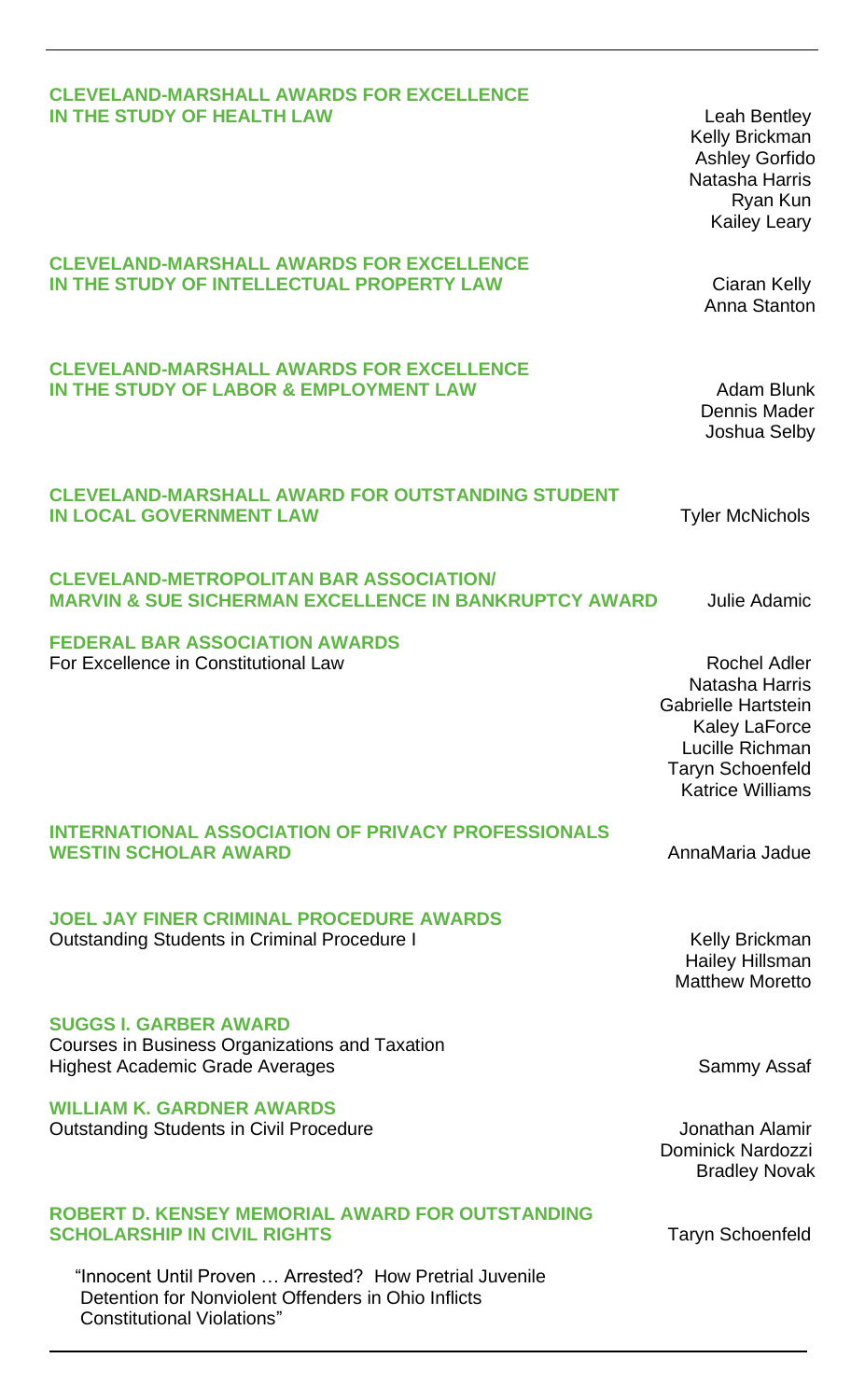#### **SIDNEY A. LEVINE AWARDS**

Best Papers in Legal Writing Courses

| "Higher Than the Law: Explaining Why a New (Legal)<br>Psychoactive Substance, Synthetically Derived THC, Should<br>be More Strictly Regulated in Ohio" | <b>Daniel Platek</b>                              |
|--------------------------------------------------------------------------------------------------------------------------------------------------------|---------------------------------------------------|
| "Force Majeure Clauses at the Age of COVID-19: How Should<br>Courts Interpret Them and Why a Conservative Application is<br>Necessary"                 | Dorothy Swagler                                   |
| <b>BEN LEWITT MEMORIAL AWARD</b><br>Outstanding Student in Wealth Transfer Tax                                                                         | <b>Emily Stoerkel</b>                             |
| <b>KERMIT LIND AWARD</b><br>For Excellence in Clinical Practice                                                                                        | Pamela Urwin                                      |
| <b>KAREN MIKA AWARD FOR OUTSTANDING SERVICE</b><br><b>BY AN ASSOCIATE MEMBER - MOOT COURT</b>                                                          | Kevin Curran                                      |
| OHIO STATE BAR ASSOCIATION, LABOR AND EMPLOYMENT<br><b>LAW SECTION STUDENT ACHIEVEMENT AWARDS</b>                                                      |                                                   |
| For Outstanding Work in the Field of Labor and Employment Law                                                                                          | Natalie Wos                                       |
| For Meritorious Writing in the Field of Labor and Employment Law                                                                                       | Maggie Sullivan                                   |
| "Gaps in our National Security? How the Lack of Female<br>Leadership Impacts our Nation's Success and Safety"                                          |                                                   |
| <b>HOWARD L. OLECK AWARD</b><br>Distinguished Legal Writing by a Student (Best Overall Paper)                                                          | Rebecca Kiesel                                    |
| "It's Complicated: A Cocktail Party Guide to the Concept of Income<br>For Personal Federal Income Tax"                                                 |                                                   |
| <b>REMINGER AWARD FOR MERITORIOUS WRITING IN THE FIELD</b><br><b>OF LAW &amp; MEDICINE</b>                                                             | Lucille Richman                                   |
| "Equal Access to Donate: Plasma Donation Centers and the ADA"                                                                                          |                                                   |
| <b>JUDGE LEE E. SKEEL MEMORIAL AWARDS</b><br><b>Outstanding Students in Property</b>                                                                   | Jonathan Alamir<br>Nicole Johnson<br>Aimee Sheetz |
| <b>SPANGENBERG TRIAL PRACTICE AWARD</b><br>Outstanding Student in Trial Practice & Procedure                                                           | <b>Bradley Novak</b>                              |
| <b>WILSON G. STAPLETON MEMORIAL FUND AWARD</b><br>Student of Merit in Property                                                                         | Jessica Cohen                                     |
| <b>ANDREW GARY MEMORIAL ENDOWED SCHOLARSHIP</b>                                                                                                        | Noah Seabrook                                     |
| <b>JEFFREY R. KELLEHER ENDOWED SCHOLARSHIP</b>                                                                                                         | Dakota Rench                                      |
| <b>THOMAS GRAY, SR. ENDOWED SCHOLARSHIP</b>                                                                                                            | <b>Brendan Novak</b>                              |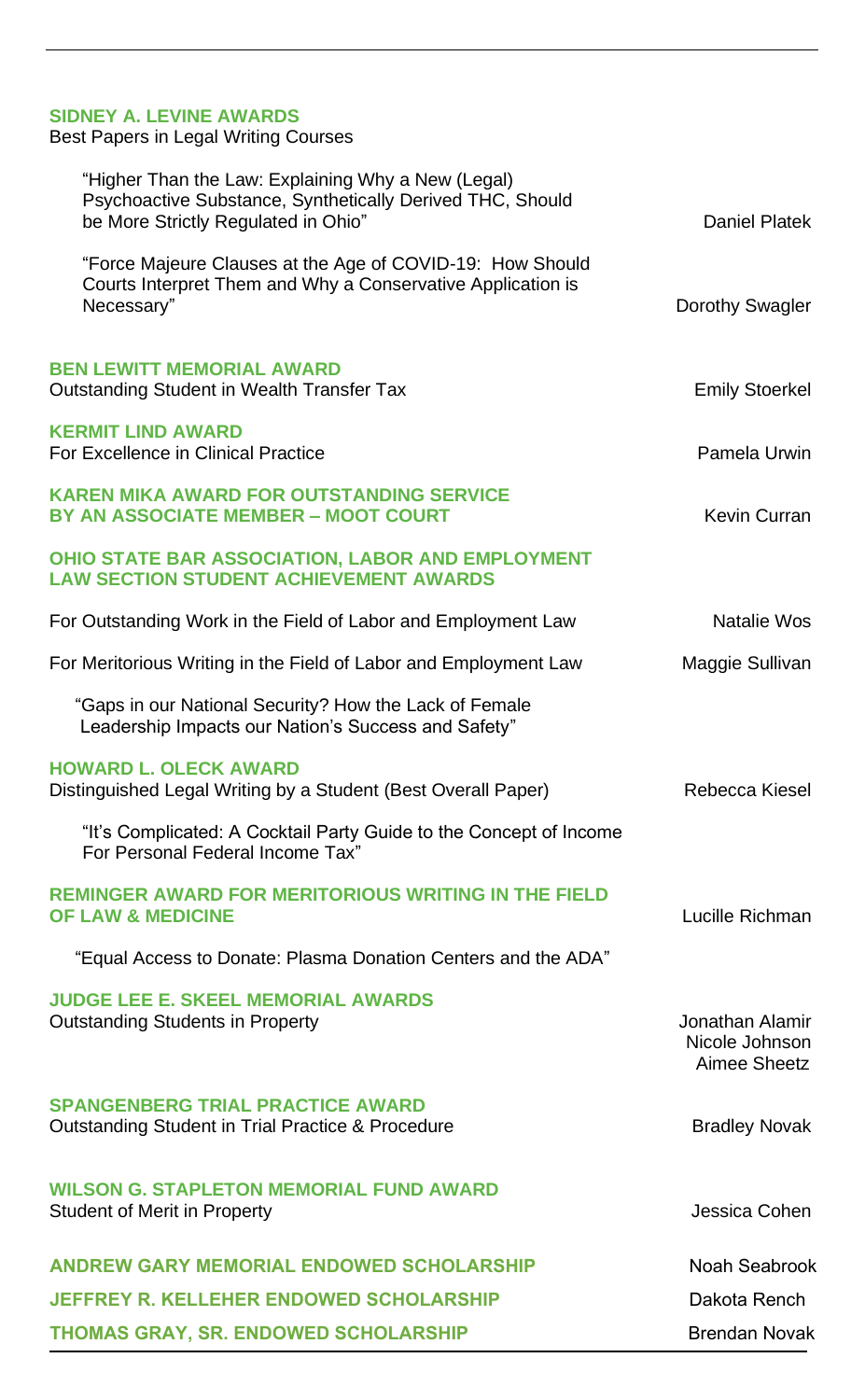### **BARBARA J. TYLER AWARD – JOURNAL OF LAW AND HEALTH OUTSTANDING NOTE OF THE YEAR MATE AND MATE OF THE YEAR**

"'Defunding' the Criminality of Mental Illness by Funding Specialized Police Training: How Additional Training and Resources for Dealing with Mental Health will be Beneficial for all Sides"

| <b>URBAN LEAGUE ACHIEVEMENT AWARD</b><br><b>Outstanding First Year Minority Student</b> | <b>Sydney Sallee</b>                                                                                                                                                                                                                                                |
|-----------------------------------------------------------------------------------------|---------------------------------------------------------------------------------------------------------------------------------------------------------------------------------------------------------------------------------------------------------------------|
| <b>RUSSELL T. ADRINE ENDOWED SCHOLARSHIP</b>                                            | Sharilyn Clark                                                                                                                                                                                                                                                      |
| <b>ANN ALDRICH ENDOWED SCHOLARSHIP</b>                                                  | Nicole Johnson                                                                                                                                                                                                                                                      |
| <b>BANKS-BALDWIN FOUNDATION SCHOLARSHIP</b>                                             | Hannah Mahaffey                                                                                                                                                                                                                                                     |
| THE WERNER G. BARTHOL ENDOWED SCHOLARSHIP FUND                                          | <b>Jessica Sheets</b>                                                                                                                                                                                                                                               |
| DR. NONA M. BURNEY ENDOWED SCHOLARSHIP                                                  | Valencia Sumpter                                                                                                                                                                                                                                                    |
| ACLU JUSTICE HARRY BLACKMUN SCHOLARSHIP                                                 | Maria-Cristina Coreno                                                                                                                                                                                                                                               |
| <b>DONALD E. BOLTON ENDOWED SCHOLARSHIP</b>                                             | <b>Hunter Still</b>                                                                                                                                                                                                                                                 |
| <b>JUDGE LILLIAN W. BURKE SCHOLARSHIP</b>                                               | Bre'Auna King                                                                                                                                                                                                                                                       |
| <b>DINKAR CHITALEY MEMORIAL FUND SCHOLARSHIP</b>                                        | Michael DiDomenico<br>Ryan Palko                                                                                                                                                                                                                                    |
| <b>CLEVELAND-MARSHALL EDUCATIONAL FUND SCHOLARSHIPS</b>                                 | Dylan Kolbe<br>John Laws<br>Anushkay Raza<br>Jakob Siegfried<br>Michael Stojsavljevic<br>Mary Spelic<br>Zachary Walton<br>Tigan Woolson                                                                                                                             |
| <b>CLEVELAND-MARSHALL FUND SCHOLARSHIPS</b>                                             | Joshua Bazzoli<br>Kate George<br>Ryan Kun<br>Milica Prica<br>Nathanael Tyler                                                                                                                                                                                        |
| <b>CLEVELAND-MARSHALL LAW ALUMNI ASSOCIATION SCHOLARSHIPS</b>                           | Katheryn Hach<br>Bre'Auna King<br><b>Claire Kinnear</b><br>Abigail McCoy<br>Isabella McKnight<br>Melissa Obodzinski<br>Joshua Selby<br>Samia Shaheen<br><b>Ray Singletary</b><br><b>Bianca Smith</b><br>Natasha Wasil<br><b>Claire Wieczorek</b><br>Lauren Williams |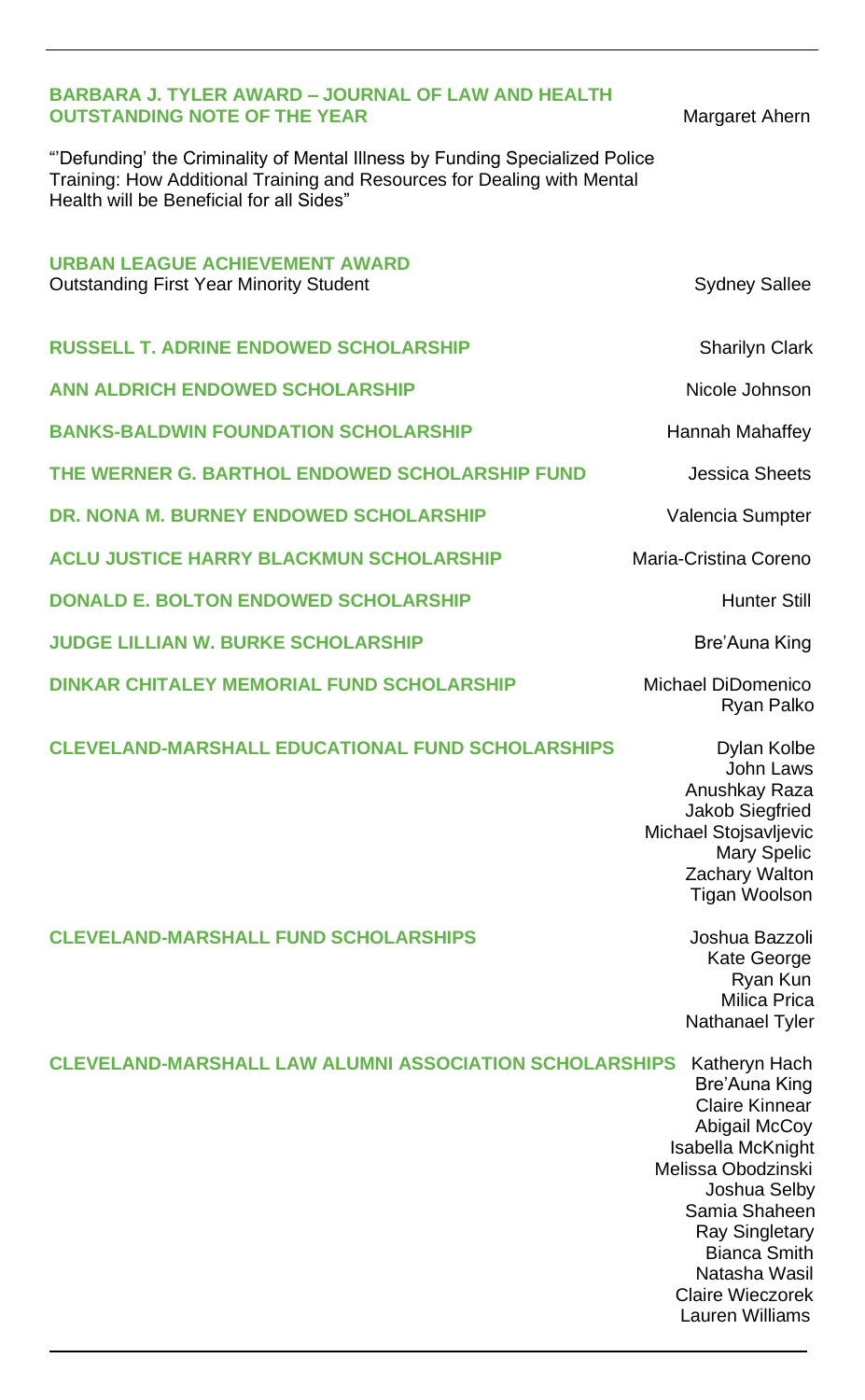### HERMAN H. DAVID MEMORIAL SCHOLARSHIP Gregory Prochazka

### **DELTA THETA PHI ENDOWMENT** Alexander Stewart

### **MILTON DUNN MEMORIAL SCHOLARSHIP Christopher Horne**

Athena Williams



**CAROL G. EMERLING SOCIAL JUSTICE & PUBLIC SERVICE SCHOLARSHIP FUND CONSULTER SCHOLARSHIP FUND** 

| <b>CHARLES FLEMING MEMORIAL SCHOLARSHIP</b>          | <b>Katrice Williams</b>                  |
|------------------------------------------------------|------------------------------------------|
| <b>FRANK L. GALLUCCI, JR. SCHOLARSHIP</b>            | Teo Marzano                              |
| <b>LOUIS B. GENEVA ENDOWED SCHOLARSHIP</b>           | Lyle Fenton                              |
| <b>CARL GLICKMAN ENDOWED SCHOLARSHIP</b>             | Stevie Holbrook<br><b>Andrew Munster</b> |
| <b>JUDGE MARY B. GROSSMAN ENDOWED SCHOLARSHIP</b>    | Michael Isakoff                          |
| <b>MICHAEL AND GLORIA GRUHIN ENDOWED SCHOLARSHIP</b> | Evan Tuttle                              |
| <b>DONALD L. GUARNIERI '60 ENDOWED SCHOLARSHIP</b>   | <b>Daniel Platek</b>                     |
| <b>ROBERT AND LOUISE HASKINS ENDOWED SCHOLARSHIP</b> | Stephen Bond                             |

 Alaina Collins Cecelia Dean Taneisha Fair Abigail Jones Georgiana Milbrodt Kayla Szynal Kyra Wieber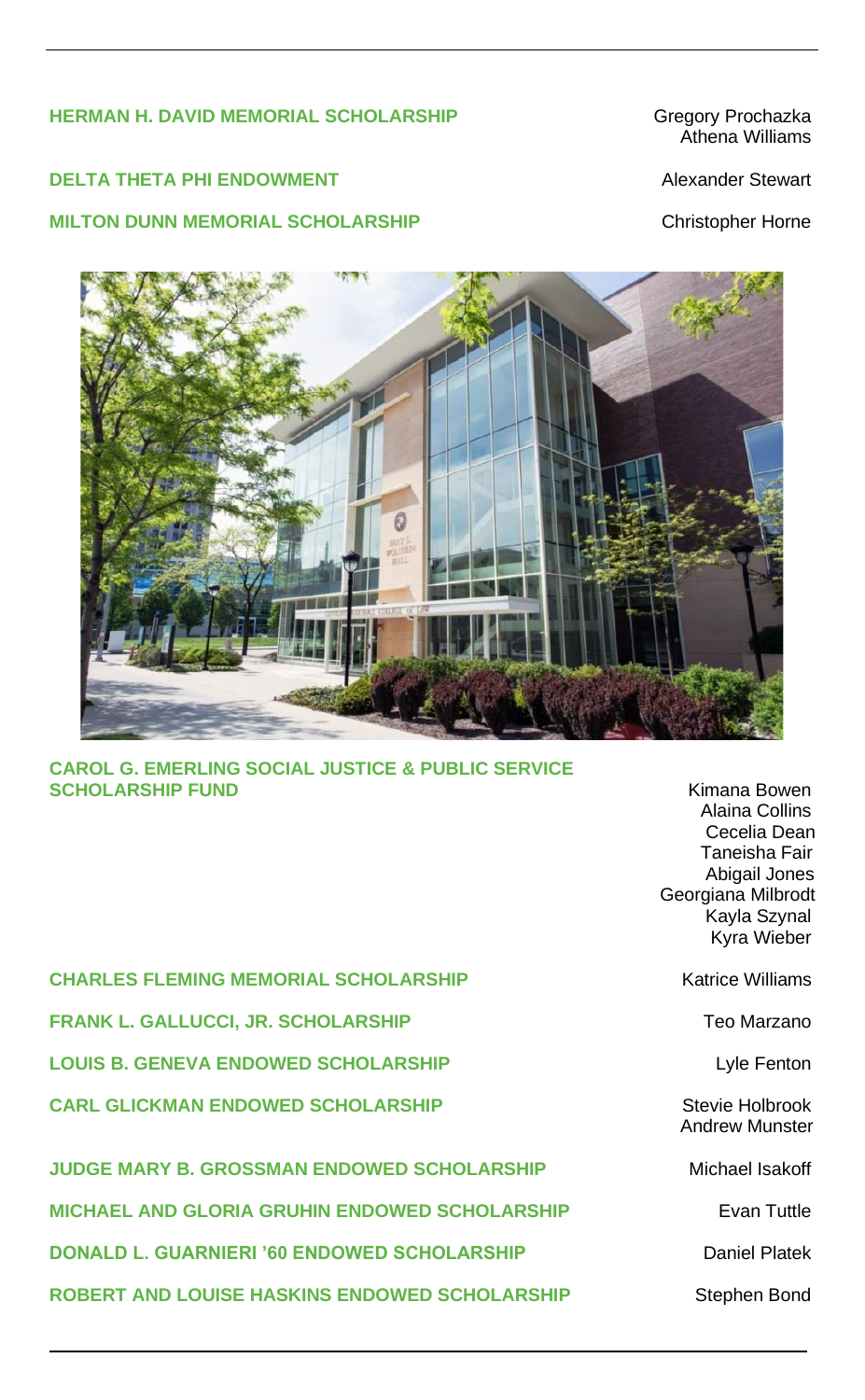| <b>JACK H. HUDSON MEMORIAL SCHOLARSHIP</b>                                           | <b>Justin Daniels-Dawes</b>                         |
|--------------------------------------------------------------------------------------|-----------------------------------------------------|
| THE HUGHES FAMILY ENDOWED SCHOLARSHIP FUND                                           | Kaley LaForce                                       |
| <b>IRS CLEVELAND ENDOWMENT SCHOLARSHIP</b>                                           | Allison Younger                                     |
| <b>LARRY AND DONNA JAMES SCHOLARSHIP FUND</b>                                        | Anastasia Sakairoun                                 |
| <b>THOMAS D. LAMBROS SCHOLARSHIP</b>                                                 | Jewel Heath                                         |
| LYNN AND MICHAEL KELLEY ENDOWED SCHOLARSHIP                                          | Carly Caldrone                                      |
| TOM A. KING JR. ENDOWED MEMORIAL SCHOLARSHIP                                         | Maggie Sullivan                                     |
| <b>JUDGE ALVIN I. KRENZLER SCHOLARSHIP</b>                                           | Diane James                                         |
| <b>ALBERT KNOPP SCHOLARSHIP</b>                                                      | Elizabeth Jackson                                   |
| <b>H. HOWARD LAUNDY SCHOLARSHIP</b>                                                  | Mark Venezia                                        |
| <b>SEYMOUR H. LESSER MEMORIAL SCHOLARSHIP</b>                                        | <b>Katrice Williams</b>                             |
| <b>EDWARD A. LEBIT TAX LAW SCHOLARSHIP</b>                                           | Michael DiDomenico                                  |
| <b>WALTER LEE MCCOMBS ENDOWED SCHOLARSHIP</b>                                        | Casey Sovey                                         |
| <b>JUDGE GEORGE J. MCMONAGLE ENDOWED SCHOLARSHIP</b>                                 | Christopher Dobeck                                  |
| <b>KAREN B. NEWBORN ENDOWED SCHOLARSHIP</b>                                          | <b>Brandon Rice</b>                                 |
| <b>NURENBERG, PARIS, HELLER &amp; MCCARTHY</b><br><b>ENDOWED SCHOLARSHIPS IN LAW</b> | David De Leon<br>Jace Libman-Phelps<br>Aimee Sheetz |
| <b>JON AND AMANDA PINNEY SCHOLAR</b>                                                 | Andrew Fahmy<br>Nicolette Jordan                    |
| <b>MAX RATNER ENDOWED SCHOLARSHIPS</b>                                               | Danielle Antwi<br>Justin Ballmer                    |

**JUDGE MANUEL M. ROCKER SCHOLARSHIP** Tyler Tofil **HOWARD M. ROSSEN ENDOWED SCHOLARSHIP** Bess Massad **JOSEPH SASLAW MEMORIAL SCHOLARSHIP Dominick Nardozzi ETHEL SCHEINGOLD ENDOWED SCHOLARSHIP** ETHEL SCHEING ON EXAMPLE THE EXAMPLE THE SCHOLARSHIP

VIDA SHIFFRER ENDOWED SCHOLARSHIP **AUROR** Aurora Santiago-Flores **DEAN CARROLL H. SIERK ENDOWED SCHOLARSHIP** Ellenia Matthews

 Kevin Curran Natasha Harris Oluwatoni Kolawole

Jamya Terry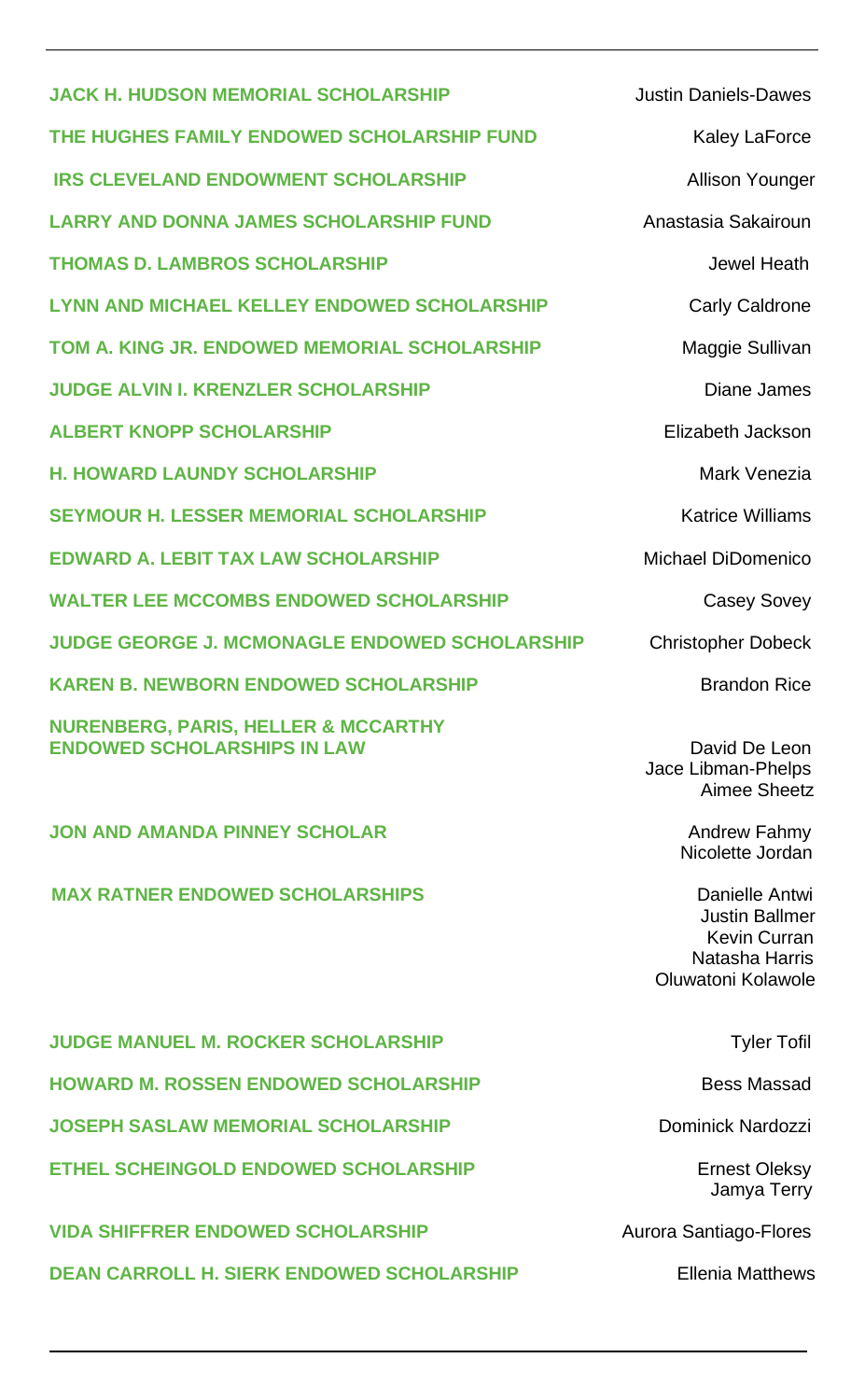| <b>JOSEPH D. SMITH ENDOWED SCHOLARSHIPS</b>                                            | Tanaja Davis<br>Philip Shipman<br>Steven Williams                                                                                                                                |
|----------------------------------------------------------------------------------------|----------------------------------------------------------------------------------------------------------------------------------------------------------------------------------|
| <b>STEVEN H. STEINGLASS ENDOWED SCHOLARSHIP</b>                                        | Gabriel Espinoza                                                                                                                                                                 |
| <b>LOUIS STOKES '53 ENDOWED SCHOLARSHIPS</b>                                           | Taneisha Fair<br>David Giddens<br>Imani Tibbs<br><b>Michael Watkins</b>                                                                                                          |
| <b>JOHN J. SUTULA ENDOWED SCHOLARSHIP</b>                                              | Joshua Selby                                                                                                                                                                     |
| <b>WILLIAM K. THOMAS ENDOWED SCHOLARSHIP</b>                                           | <b>Ashley Rice</b>                                                                                                                                                               |
| <b>ROBERT C. TUCKER SCHOLARSHIP</b>                                                    | Aireus Johnson                                                                                                                                                                   |
| <b>MAURICE M. WELTMAN - WELTMAN, WEINBERG &amp; REIS</b><br><b>ENDOWED SCHOLARSHIP</b> | Ryan Seibert                                                                                                                                                                     |
| <b>FREDERIC P. WHITE, JR., ENDOWED SCHOLARSHIP</b>                                     | Chloe Robinson                                                                                                                                                                   |
| JUDGE GEORGE W. WHITE, JR. SCHOLARSHIP FUND                                            | Gabrielle Ploplis                                                                                                                                                                |
| <b>JUNE W. WIENER ENDOWED SCHOLARSHIP</b>                                              | Sarah Wilson                                                                                                                                                                     |
| <b>IRIS S. AND BERT L. WOLSTEIN ENDOWED SCHOLARSHIPS</b>                               | Lauren Baird<br>Matthew Eyerdam<br>Lydia Fawzy<br>Shaini Gofman<br>Hailey Hillsman<br>Charles Joyce<br>Brendan Niggemeyer<br>Noah Nusbaum<br>Lucille Richman<br>Jordan Rodriquez |
| THE TERRY & ROBIN GILBERT SOCIAL JUSTICE FELLOWSHIP                                    | Carolina Gonzalez<br>Kaitlyn Morford<br>Gabrielle Ploplis                                                                                                                        |
| <b>MAX I. KOHRMAN MEMORIAL PUBLIC INTEREST FELLOWSHIP</b>                              | Aimee Sheetz                                                                                                                                                                     |
| STEVEN C. LATOURETTE GRADUATE PUBLIC INTEREST<br><b>FELLOWSHIP</b>                     | Kenneth Delco<br>Jordan Mason<br>Danielle Muster<br>Dominic Neville                                                                                                              |
| <b>JAMES AND TERESA LOWE ENDOWED FELLOWSHIP</b>                                        | <b>Bridget Dever</b>                                                                                                                                                             |
| <b>CHARNA E. SHERMAN-DAVID C. WEINER COMMUNITY</b><br><b>SERVICE FELLOWSHIP</b>        | <b>Brittany Morales</b>                                                                                                                                                          |
| <b>MARILYN TOBOCMAN EQUAL ACCESS TO JUSTICE FELLOWSHIP</b>                             | Renee Stromski                                                                                                                                                                   |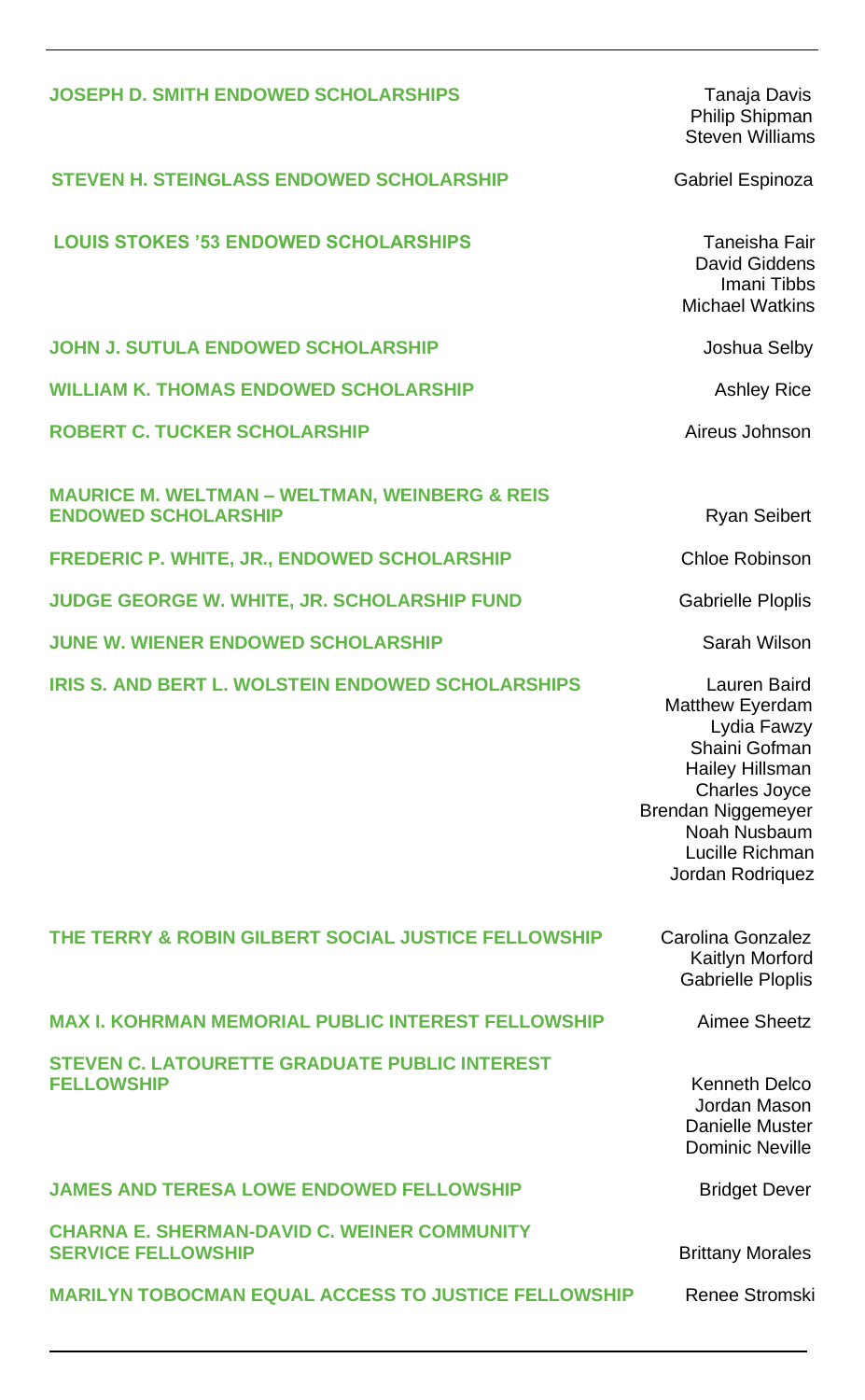## **AWARDS ALREADY PRESENTED**

### **CLEVELAND STATE LAW REVIEW**

| Chief Justice Samuel Silbert Award – Outstanding Editor of the Year | <b>Emily Rees</b>       |
|---------------------------------------------------------------------|-------------------------|
| Outstanding Associate of the Year                                   | Nathan Hill             |
| Executive Editor of the Year                                        | Izaak Horstmeier-Zrnich |
| Managing Editor of the Year                                         | Christine Mika          |
| <b>Best Note</b>                                                    | Melissa Obodzinski      |
| <b>JOURNAL OF LAW AND HEALTH</b>                                    |                         |
| Associate of the Year                                               | Rochel Adler            |
| <b>GLOBAL BUSINESS LAW REVIEW</b>                                   |                         |
| Editor of the Year                                                  | Renee Stromski          |
| Legacy Award                                                        | Carly Caldrone          |

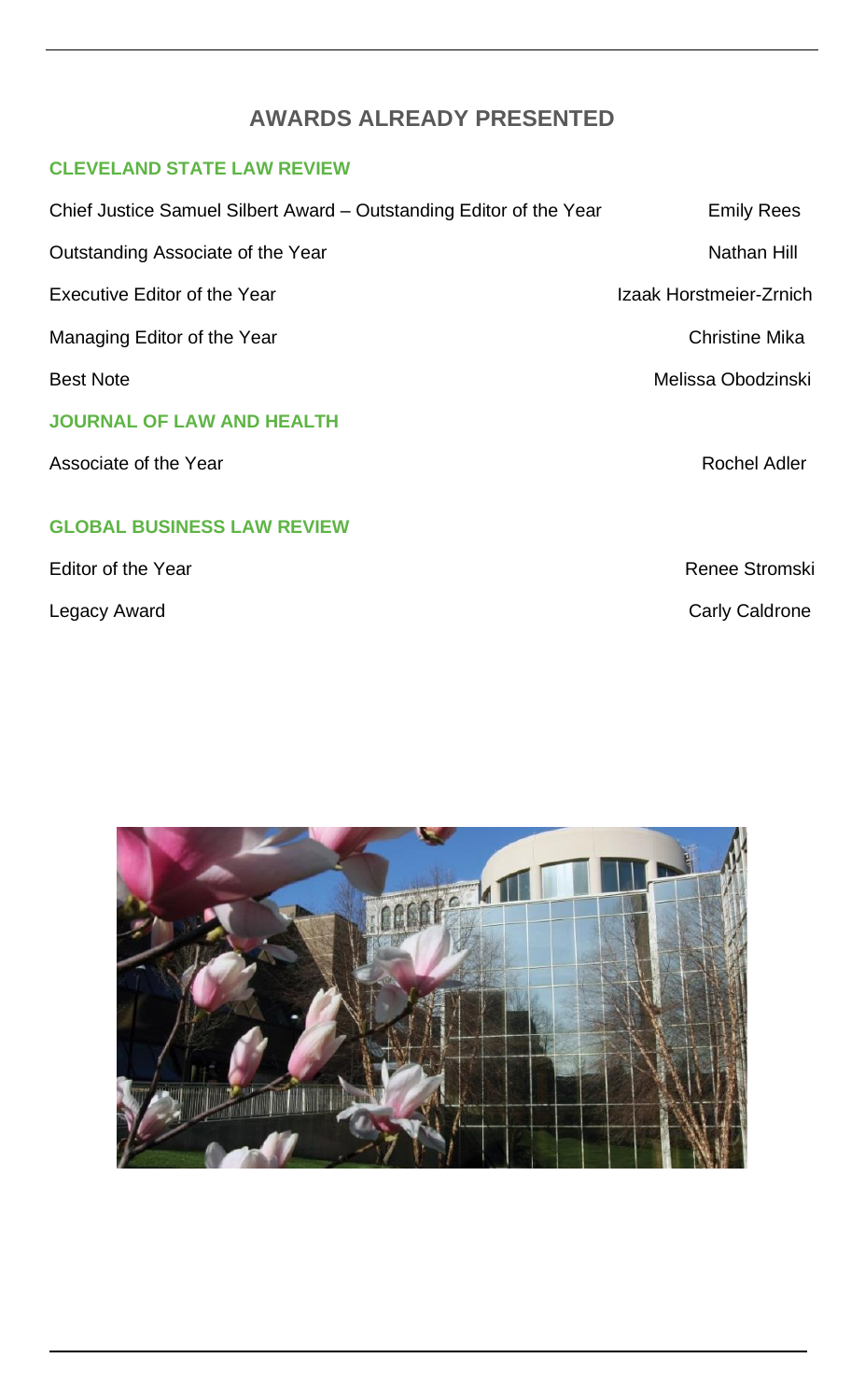#### **PRO BONO AND COMMUNITY SERVICE AWARDS**

Hannah Albion Jasmine Arambula Kierstin Benanzer Bomi Boehnlein Sharilyn Clark Renee Boyle Alaina Collins Merissa Cooper Robert Dinkins Andrew Domozick Taneisha Fair Torie Franks Donald Ganzhorn Kate George Jaclyn Godic Stephanie Goggans Cole Goldberg Carolina Gonzalez Nicholas Gulish Victoria Hamilton Rachel Harriman Katheryn Hach

Paul Hergenroeder Marris Hoffee Kelsey Holmberg Christopher Horne Diane James Aireus Johnson Abigail Jones Victoria Kekel Jacob Kelly Chase Knodle Christina Lakatos Davona Mason Christine Mika Brittany Morales Caitlin Murphy Tara Murray Bradley Novak Melissa Obodzinski Anthonia Ogbechie Courtney Parson Cate Purdum Tina Ramishvili

Jamie Rasor Ashley Rice Anastasia Sakairoun Bailey Scheck Molly Schmidt Ryan Seibert Ashton Shaner Monica Sislak Brittany Stipich Valencia Sumpter Latosha Tate Jeavonne Thompson Veronica Valladares Athena Williams Lauren Williams Steven Williams Mary Wood Tigan Woolson Chance Zurub

### **ACADEMIC EXCELLENCE FELLOWS**

Tayler Gill **Stevie Holbrook** Camille Pollutro

Megan Grantham Lucille Richman Molly Schmidt Taryn Schoenfeld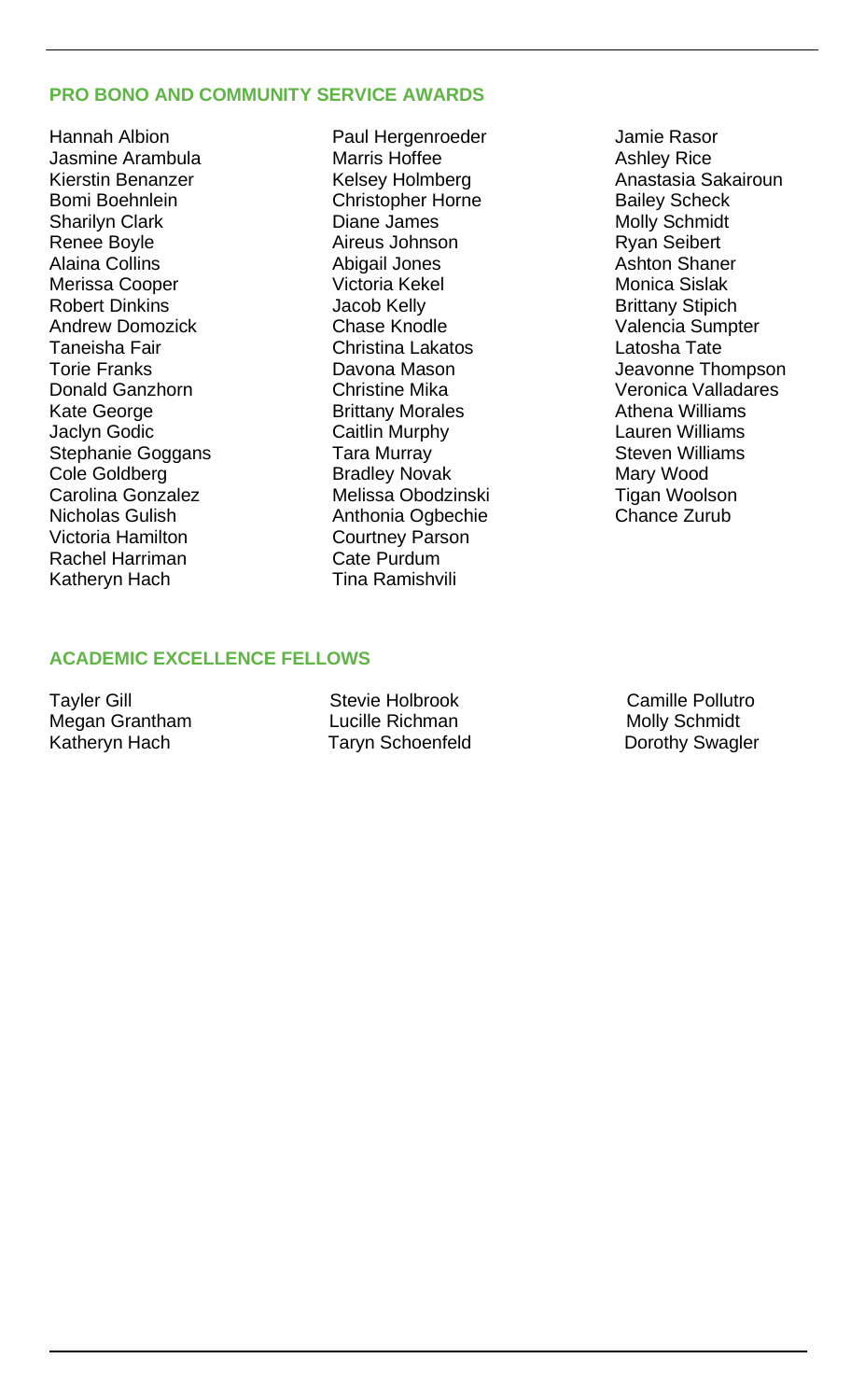## **CALI EXCELLENCE FOR THE FUTURE AWARDS (For students who received the High A in the course)**

| Administrative Law                | <b>Matthew Goins</b>     |                                            | Matthew Ziccarelli     |
|-----------------------------------|--------------------------|--------------------------------------------|------------------------|
| <b>Advanced Brief Writing</b>     | Emily Korona-Luscher     | Evidence                                   | Lydia Fawzy            |
|                                   | Isabella McKnight        |                                            | Nathan Hill            |
|                                   | Molly Schmidt            | Family Law                                 | <b>Tayler Gill</b>     |
|                                   | Tigan Woolson            |                                            | Ciaran Kelly           |
|                                   | Michael Brody            |                                            | Camille Pollutro       |
| <b>Advanced Corporate Tax</b>     | Michael DiDomenico       | <b>First Amendment Rights</b>              | Anna DeGarmo           |
| Agency & Partnership              | Nathan Alstadt           |                                            | Monica Dever           |
|                                   | Teo Marzano              |                                            | Claire Wieczorek       |
| Appellate Practice Clinic         | Michael Brody            | Health Care Compliance I                   | Leah Bentley           |
|                                   | Isaak Horstemeier-Zrnich | Health Care Compliance II                  | Ashley Gorfido         |
| Art Law                           | <b>Bennett Kuhar</b>     | <b>Health Care Finance</b>                 | Ashley Gorfido         |
| Capital Punishment Law            | Zachary Hofstetter       | Health Care Law I                          | Kailey Leary           |
| Civil Litigation Clinic           | Kelsey Baughman          | Health Law II                              | Kelly Brickman         |
|                                   | Pamela Urwin             | <b>HIPAA and Privacy</b>                   | Ryan Kun               |
| Civil Procedure                   | Jonathan Alamir          | Immigration & Nationality Law              | Dominic Candela        |
|                                   | Dominick Nardozzi        | <b>Innovation Law Seminar</b>              | Ciaran Kelly           |
|                                   | <b>Brendan Novak</b>     | <b>International Business Transactions</b> |                        |
| Community Advocacy                |                          |                                            | Ivan Hladni            |
| Law Clinic                        | Tina Ramishvili          | International War Crimes Seminar           |                        |
|                                   |                          |                                            | <b>Isaac Bleich</b>    |
| <b>Constitutional Law</b>         | Rochel Adler             | Land Use Control                           | Robert Thompson        |
|                                   | Natasha Harris           | Law, Literature & Film                     | Davona Mason           |
|                                   | Gabrielle Hartstein      | Legal Drafting                             | David Linden           |
|                                   | Kaley LaForce            |                                            | Lawrence Marchica      |
|                                   | Lucille Richman          | Legal Drafting: Special Topics             | Julie Adamic           |
|                                   | Taryn Schoenfeld         |                                            | Katheryn Hach          |
|                                   | Katrice Williams         |                                            | <b>Bennett Kuhar</b>   |
| <b>Constitutional Law Seminar</b> | <b>Stephen Gittins</b>   | Legal Methods, Strat & Tactics             | <b>Robert Beck</b>     |
| Contracts                         | Michael Isakoff          | <b>Legal Process</b>                       | <b>Michael Denis</b>   |
|                                   | Zoe Kurtz                | Legal Profession                           | Margaret Ahern         |
|                                   | Emily Korona-Luscher     |                                            | Jonathan Alamir        |
| Copyright, Patent & Trademark     | Anna Stanton             |                                            | <b>Bennett Kuhar</b>   |
| Corporate Compliance I            | Jessica Cohen            |                                            | John Ready             |
| Corporations                      | Isabella McKnight        | Legal Writing                              | Jonathan Alamir        |
|                                   | <b>Bradley Rinella</b>   |                                            | Dana Bye               |
| Criminal Felony Sentencing        | Antonios Telidis         |                                            | <b>Luke Davis</b>      |
| Criminal Justice Decision         | Victoria Kekel           |                                            | Cole Goldberg          |
| Criminal Law                      | Andrew Munster           |                                            | Michael Ittu           |
|                                   | Alexander Stewart        |                                            | Abigail Jones          |
|                                   | Anna Stanton             |                                            | Christina Lakatos      |
| Criminal Procedure I              | Kelly Brickman           |                                            | <b>Michael Maloof</b>  |
|                                   | Hailey Hillsman          |                                            | Dominick Nardozzi      |
|                                   | <b>Matthew Moretto</b>   |                                            | <b>Ernest Oleksy</b>   |
| Cybercrime                        | Nathan Hill              |                                            | William Olmstead       |
| Cybersecurity II                  | AnnaMaria Jadue          |                                            | Camille Pollutro       |
| <b>Election Law</b>               | Eryn Gebacz              |                                            | <b>Bailey Scheck</b>   |
| Employment                        |                          |                                            | Aimee Sheetz           |
| Discrimination                    | Dennis Mader             |                                            | Anna Stanton           |
| <b>Employment Law</b>             | Adam Blunk               |                                            | Maggie Sullivan        |
|                                   | Joshua Selby             |                                            | Kaitlin Vaselaney      |
| <b>Environmental Law</b>          |                          | Legislation & Regulatory State             |                        |
| Seminar                           | Kristina Schiavone       |                                            | William Olmstead       |
| <b>Estates &amp; Trusts</b>       | Anthony Ghazoul          |                                            | <b>Ernest Oleksy</b>   |
|                                   | Anthonia Ogbechie        |                                            | Melissa Troth          |
|                                   | John Ready               | <b>Local Government Law</b>                | <b>Tyler McNichols</b> |
|                                   | Amanda Schenley          | Non-Profit Corp                            | Melissa Obodzinski     |
|                                   | Latosha Tate             | Ohio Constitutional History                | Naivasha Harris        |
|                                   |                          |                                            |                        |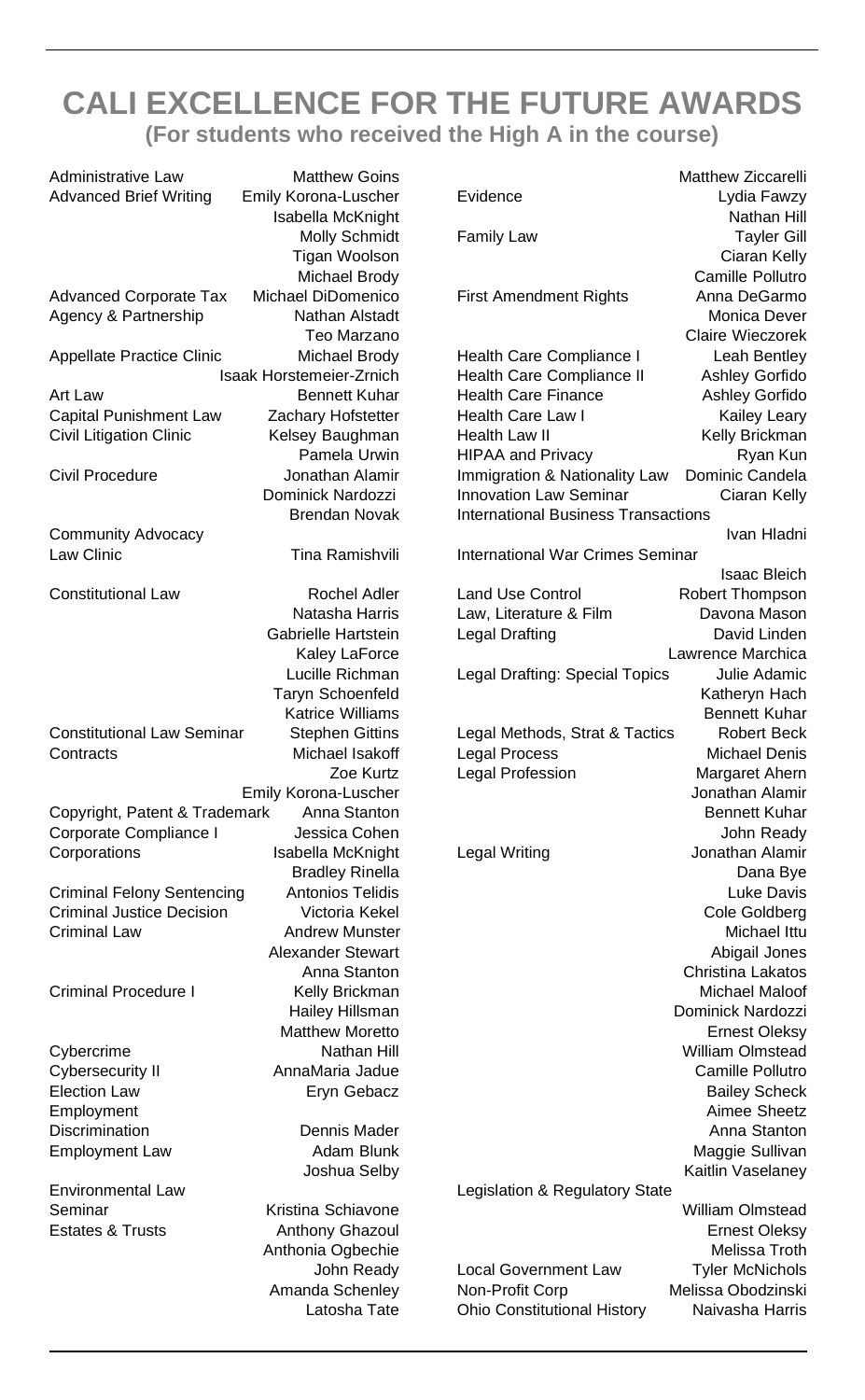Ohio Local Government Seminar

Pretrial Justice Clinic Nick Boggs

Privacy Law and Management Nathan Hill Property **Construction Construction Alamir** Jonathan Alamir

Psychiatry & Law Representing Musical Artist **Julie Adamic**<br>Sales **Rochel Adler** 

Scholarly Writing

Scientific Evidence **Amanda Schenley**<br>
Secured Transactions **Amanda Schenley** Secured Transactions

Jessica Cohen Post-Conviction Remedies Amanda Schenley Abigail Stout Kailey Leary Pretrial Practice **Comes Cohen** Jason Siuda Jessica Cohen Nicole Johnson Aimee Sheetz Rochel Adler Vincent Hynes Monica Sislak<br>Jonathan Alamir Jessica Crtalic Camille Pollutro Maggie Sullivan Nicholas Siciliano Space Law **Anthony Ghazoul**<br>Tax I am Book Donathan Alamir Jonathan Alamir

Garrett Allen Nathan Hill Nicholas Hudnell Tax II: Business Enterprises Brian Jacobson Teo Marzano Tax: Federal Taxation of International Transactions Michael DiDomenico The Federalist Papers James Scherer Theories of Justice **Anna DeGarmo** Thurgood Marshall Moot Court Jeffrey Andrews Vanessa Gomez Torts Ernest Oleksy William Olmstead Aurora Santiago-Flores Melissa Troth Transactional Law Clinic James Scherer Natasha Wasil **Transition to Practice** Randy Pavlicko Trial Advocacy Bradley Novak Wealth Transfer Tax Emily Stoerkel White Collar Crime Gianna Colucci

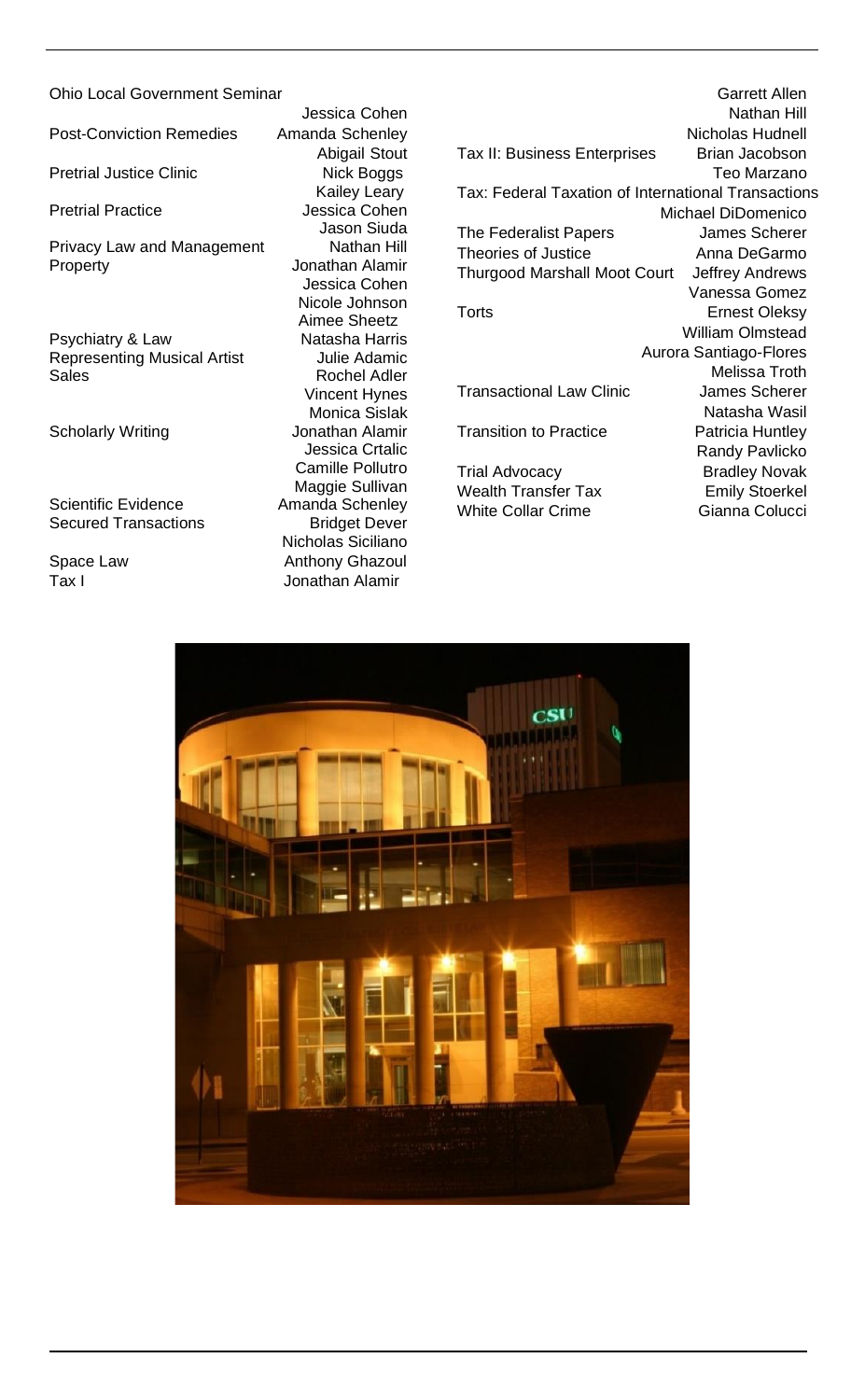# **CLEVELAND-MARSHALL COLLEGE OF LAW DEAN'S LIST**

**Spring 2021\*, Summer 2021\*\*, and Fall 2021\*\*\***

Michael Brody\* \*\*\*

Julie Adamic\* \*\*\* Rochel Adler\* \*\*\* Margaret Ahern\* \*\*\* Rachel Al-Alami\* \*\*\* Jonathan Alamir\* \*\*\* Hannah Albion\* \*\*\* Reese Albright\*\*\* Garrett Allen\* \*\*\* Nathan Altstadt\* \*\*\* Jeffrey Andrews\*\*\* Jasmine Arambula\* \*\*\* Sammy Assaf\* \*\*\* Langston Bailey-Murray\* Lauren Baird\*\*\* Kelsey Baughman\* Joshua Bazzoli\* \*\*\* Kwasi Bediako\*\*\* Kierstin Benanzer\* \*\*\* Olimpia Berdysz\* Paige Betley\*\*\* Lindsey Birchmore\*\*\* Isaac Bleich\* \*\*\* Adam Blunk\* \*\*\* Bomi Boehnlein\* Nick Boggs\* \*\*\* Stephen Bond\*\*\* Jacob Bourquin\*\*\* Alexis Bovell\* Kimana Bowen\*\*\* Renee Boyle\*\*\* Kelly Brickman\* \*\*\*

Phillip Brusk\*\*\* John Burke\* Rachel Bussler\*\*\* Dana Bye\*\*\* Carly Caldrone\* \*\*\* Dominic Candela\* Patrick Carabin\*\*\* Dorothea Carleton\* \*\*\* Brendan Carney\* \*\*\* Patrick Carroll\*\* Jed Chedid\* Jessica Cohen\* \*\*\* Gianna Colucci\* \*\*\* Joseph Connick\* \*\*\* Ann Conroy\* Merissa Cooper\* \*\*\* Matthew Corrigan\*\*\* Trevor Crowe\*\*\* Jessica Crtalic\* Kevin Curran\* \*\*\* Dylan Daugherty\* MaKenna Daus\* \*\*\* Anita Davenport\* Anna DeGarmo\* \*\*\* Kenneth Delco\* Bridget Dever\*\*\* Monica Dever\* \*\*\* Kathleen DeVito\*\*\* Michael DiDomenico\* \*\*\* Martin DiMichele\* \*\*\*

Robert Dinkins\*\*\* Christopher Dobeck\* \*\*\* Andrew Domozick\* Mackenzie Douglas\* John Dowling\* Melanie Dresch\* \*\*\* Justin Enger\*\*\* Matthew Eyerdam\* \*\*\* Andrew Fahmy\*\*\* Lydia Fawzy\* \*\*\* Kelly Fayen\* Lyle Fenton\* \*\*\* Bryan Fisher\* James Flanagan\* \*\*\* Joshua Friedman\* \*\*\* Erykah Gandy\* Donald Ganzhorn\* Rachaelle Garcia\*\*\* Eryn Gebacz\* \*\*\* Wesley Gerber\* Anthony Ghazoul\* \*\*\* Julian Gilbert\* \*\*\* Tayler Gill\* \*\*\* Molly Gillespie\*\*\* Olivia Gipson\* Stephen Gittins\* \*\*\* Shaini Gofman\*\*\* Matthew Goins\* \*\*\* Vanessa Gomez\*\*\* Carolina Gonzalez\*\*\* Lucas Goode\*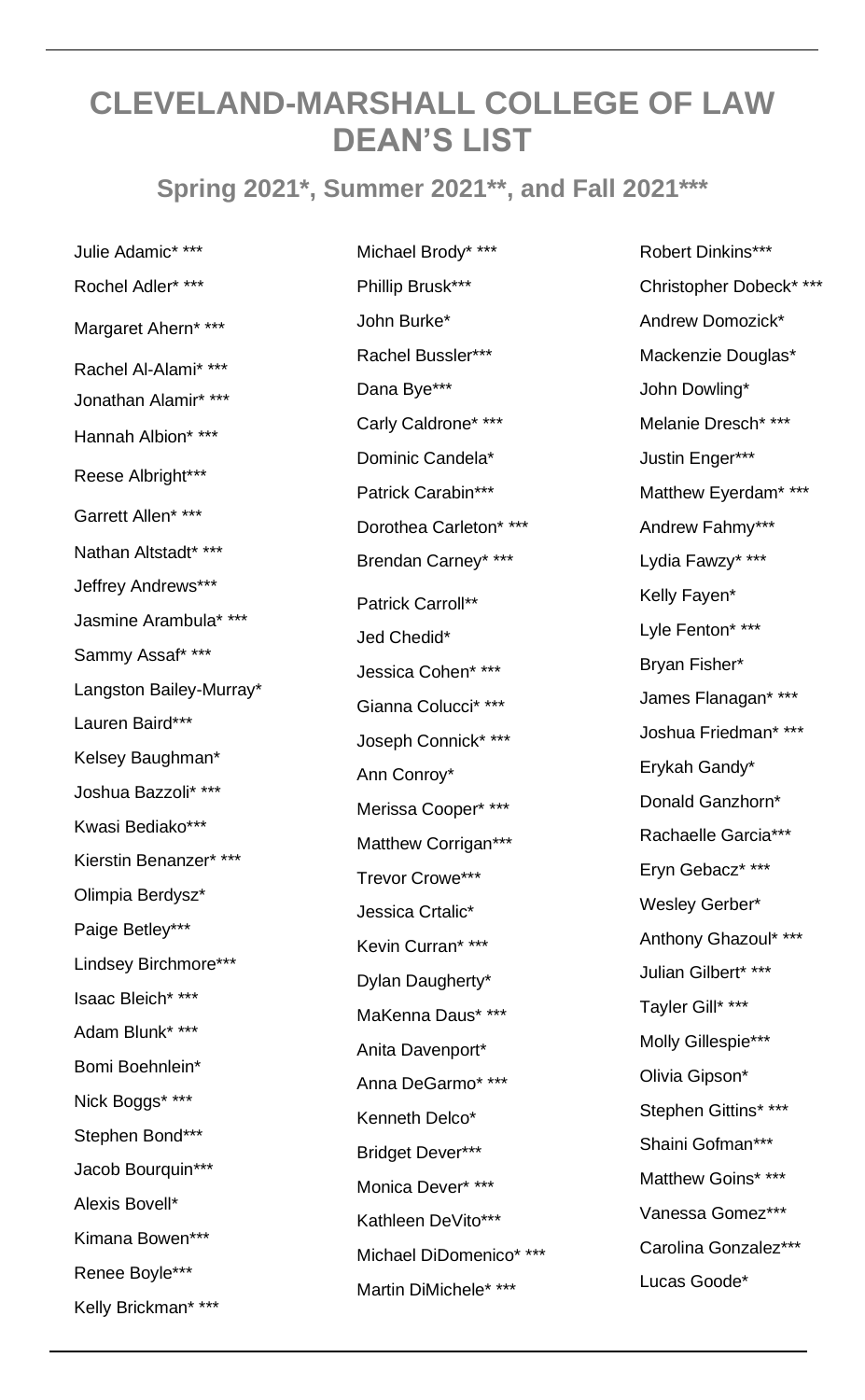Ashley Gorfido\* Lauren Gorze\*\*\* Jillian Gosser\*\*\* Emily Grace\* Julie Grace\*\*\* Rebecca Graf\* Megan Grantham\* \*\*\* Nicholas Gulish\* \*\*\* Katheryn Hach\* \*\*\* Taylor Hagen\* Victoria Hamilton\* Peter Hanna\*\*\* Collin Harrington\*\*\* Natasha Harris\* \*\*\* Lauri Hartmann\*\*\* Gabrielle Hartstein\*\*\* Christopher Herrel\* Bakita Hill\* Nathan Hill\* \*\*\* Hailey Hillsman\* Ivan Hladni\* \*\*\* Zachary Hofstetter\*\*\* Stevie Holbrook\* \*\*\* Kelsey Holmberg\* \*\*\* Mark Homyak\* Izaak Horstemeier-Zrnich\* Benjamin Horvath\* Nicholas Hudnell\* \*\*\* Thomas Hunt\*\*\* Patricia Huntley\* Anna Huttner\* \*\*\* Vincent Hynes\* Ayah Ighneim\*\*\* Michael Ittu\* Elizabeth Jackson\* \*\*\* Brian Jacobsen\*

AnnaMaria Jadue\* Diane James\*\* Aireus Johnson\*\*\* Abigail Jones\*\*\* Nicolette Jordan\*\*\* Brittany Kaczmarczyk\* \*\*\* Grace Karam\* Madison Karn\* Victoria Kekel\*\*\* Jacob Kelly\* Ciaran Kelly\* \*\*\* Hailee Kepchar\* \*\*\* Benjamin Kerns\* \*\*\* Claire Kinnear\*\*\* Benjamin Kleidman\* Shmuel Kleinman\* Daniel Kloos\* Owen Knapp\* Chase Knodle\*\*\* Dylan Kolbe\*\*\* Emily Korona-Luscher\* Kevin Kozak\* \*\*\* Hannah Kraus\* Ryan Kray\* \*\*\* Bennett Kuhar\* \*\*\* Ryan Kun\* \*\*\* Zoe Kurtz\*\*\* Kaley LaForce\* \*\*\* Liza Langdon\* Kailey Leary\* \*\*\* Laura Lemire-Janson\* \*\* Anna Lierman\* Isabella Likos\*\*\* David Linden\* Jonathan Lucas\*\*\* Hannah Mahaffey\*\*\*

Michael Maloof\*\*\* Nabelh Manaa\*\*\* Lawrence Marchica\*\* \*\*\* Elizabeth Marshall\* Teo Marzano\* \*\*\* Davona Mason\* Jordan Mason\* Bess Massad\*\*\* Rachel May\* Isabella McKnight\*\*\* Katherine McLaughlin\* Michael Meaney\*\*\* Christine Mika\* \*\*\* Sophia Miller\*\*\* John Monaco\* Samantha Monroe\* Matthew Moretto\* Kaitlyn Morford\* Sara Morgan\*\*\* Evan Morris\* \*\*\* Adam Moss\* Noah Mumbach\*\*\* Andrew Munster\* Kelly Murray\* \*\*\* Tara Murray\*\*\* Danielle Muster\* T. Nadas\* \*\*\* Dominick Nardozzi\* \*\*\* Elliot Nash\* Ashley Nemeh\*\* Dominic Neville\* Victor Niro\* \*\*\* Bradley Novak\* \*\*\* Maxim Nwabara\* Melissa Obodzinski\* \*\*\* Anthonia Ogbechie\*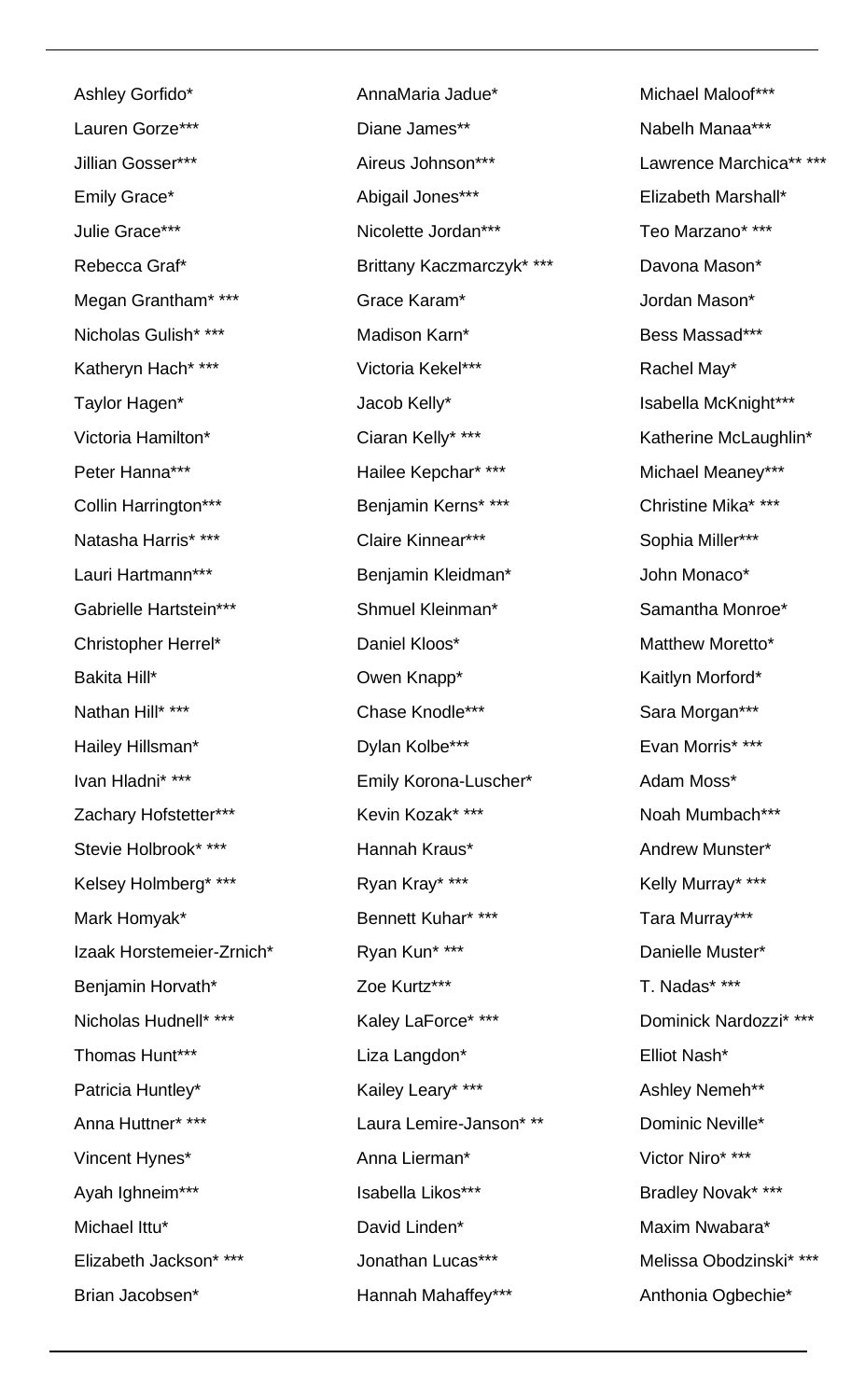Ernest Oleksy\*\*\* Noah Oliver\* William Olmstead\*\*\* Michael O'Malley\* Dalya Oprian\* \*\*\* Brennan Osborn\* Ryan Palko\* \*\*\* Hannah Park\*\*\* Randy Pavlicko\* Keith Petersen\* Christopher Piazza\* Daniel Platek\* \*\*\* Gabrielle Ploplis\* \*\*\* John Podgurski\*\*\* Camille Pollutro\* \*\*\* Milica Prica\*\*\* Jacob Pullar\* Catherine Purdum\* Erik Quattro\* Tina Ramishvili\* Anushkay Raza\*\*\* John Ready\* Cameron Redic\*\*\* Jeremy Ribando\*\*\* Ashley Rice\*\*\* Brandon Rice\*\*\* Lucille Richman\* \*\*\* Bradley Rinella\* \*\*\* Claire Robenalt\*\*\* Lauryn Robinson\* Alyssa Romito\* \*\*\* Meagan Rowley\*\*\* Sydney Sallee\* \*\*\* Erica Sammon\*

Stacey Sanderson\*\*\* John Schaefer\* \*\*\* Bailey Scheck\*\*\* Amanda Schenley\* \*\*\* James Scherer\* Molly Schmidt\* \*\*\* Taylor Schnellinger\* Taryn Schoenfeld\* \*\*\* Ryan Seibert\*\*\* Samia Shaheen\*\*\* Ashton Shaner\* Aimee Sheetz\* \*\*\* Philip Shipman\*\*\* Nicholas Siciliano\* Jakob Siegfried\* \*\*\* Monica Sislak\* Jason Siuda\* \*\*\* Alexandra Solomon\*\*\* Griffin Spinner\*\*\* Victoria Stallkamp\*\*\* Anna Stanton\* \*\*\* Alexander Stewart\* \*\*\* Talia Stewart\* \*\*\* Emily Stoerkel\* \*\*\* Michael Stojsavljevic\*\*\* Abigail Stout\*\*\* Ryan Strollo\*\*\* Maggie Sullivan\* \*\*\* Rebecca Sullivan\* \*\*\* Matthew Svancara\*\* Dorothy Swagler\* \*\*\* Latosha Tate\* Antonios Telidis\* Roanna Thawley\*

Robert Thompson\* Jared Thomson\* \*\*\* Emma Tomsick\* Melissa Troth\*\*\* Maxwell Trubiano\* Evan Tuttle\* \*\*\* Nathanael Tyler\* \*\*\* Pamela Urwin\* \*\*\* Emily Uterhark\* Kaitlin Vaselaney\* Mark Venezia\*\*\* Kevin Wallace\* Natasha Wasil\* \*\*\* Michael Watkins\*\*\* Margaret Weaver\*\*\* London Weston\* \*\*\* Kyra Wieber\*\*\* Claire Wieczorek\* \*\*\* Athena Williams\*\*\* Katrice Williams\* \*\*\* Lauren M. Williams\*\*\* Rachel Wilson\*\*\* Sarah Wilson\*\*\* Mary Wood\* \*\*\* Tigan Woolson\* \*\*\* Kendall Young\* Zachary Zevchik\*\*\* Matthew Ziccarelli\*\*\*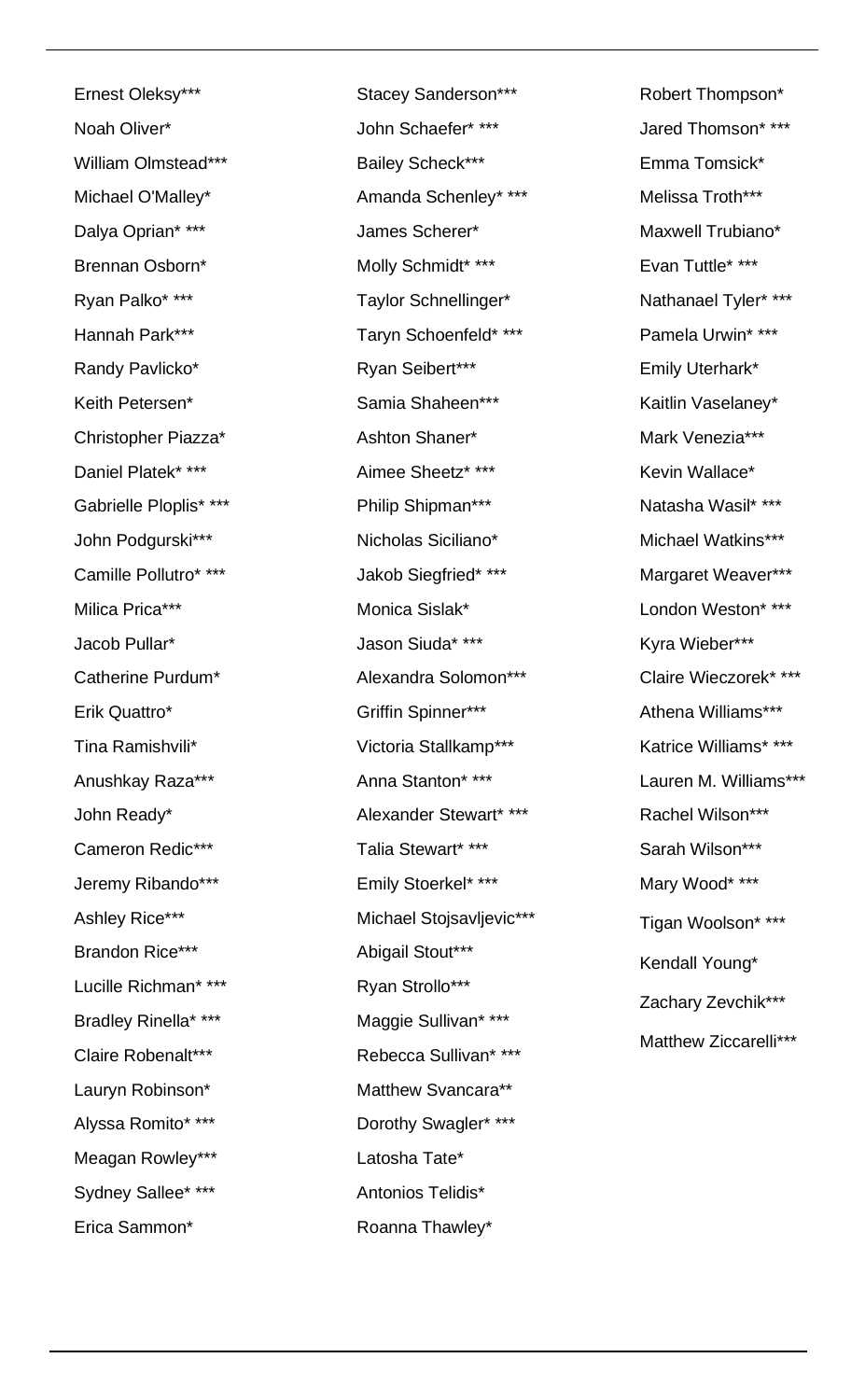## **WRITING AWARDS COMMITTEE**

Karin Mika '90, Senior Legal Writing Professor of Law Peter D. Garlock, Associate Professor of Law Doron M. Kalir, Clinical Professor of Law Kevin F. O'Neill, Associate Professor of Law Sarah Wilson, Student Representative

## **ACADEMIC AWARDS CEREMONY COMMITTEE**

Layla Davis, Co-Chair Jaime Gay, Co-Chair

## **FACULTY OF THE COLLEGE OF LAW**

Lee Fisher, Dean and Joseph C. Hostetler – BakerHostetler Chair in Law Carolyn Broering-Jacobs, Associate Dean for Administration and Clinical Professor of Law Jonathan Witmer-Rich, Associate Dean for Academic Enrichment and Professor of Law Matthew Ahn, Visiting Assistant Professor Michael Borden, Associate Professor of Law Angelin Chang, Professor of Music and Law April L. Cherry, Professor of Law Lauren M. Collins, Director of the Law Library and Associate Professor of Law Pamela A. Daiker-Middaugh, '88, Clinical Professor of Law Patricia J. Falk, Professor of Law David F. Forte, Professor of Law Peter D. Garlock, Associate Professor of Law Deborah A. Geier, Professor of Law Matthew W. Green, Jr., Alan Miles Ruben and Judge Betty Willis Ruben Professor of Law Jennifer Harrell, Visiting Assistant Professor Carole O. Heyward, '93, Clinical Professor of Law Laura Hoffman, Visiting Assistant Professor Doron M. Kalir, Clinical Professor of Law Sandra J. Kerber, '81, Legal Writing Professor of Law Kenneth J. Kowalski, Clinical Professor of Law Christa Laser, Assistant Professor of Law Stephen R. Lazarus, Associate Professor of Law Gwendolyn Roberts Majette, Associate Professor of Law Claire C. Robinson May, Legal Writing Professor of Law Karin Mika, '90, Senior Legal Writing Professor of Law Reginald Oh, Professor of Law Kevin F. O'Neill, Associate Professor of Law John T. Plecnik, Associate Professor of Law & Director, MLS Program Brian E. Ray**,** Leon M. and Gloria Plevin Professor of Law & Director, Center for Cybersecurity and Privacy Protection Heidi Gorovitz Robertson, Professor of Law Christopher L. Sagers, James A. Thomas Distinguished Professor of Law Milena Sterio, Professor of Law & Director, LLM Program Brandon Stump, Legal Writing Professor of Law Mark J. Sundahl, Charles R. Emrick Jr.-Calfee Halter & Griswold Professor of Law & Director, Global Space Law Center Robert Triozzi, Director, Pretrial Justice Clinic Arcola Whatley, Director of the Pardon, Clemency, and Expungement Clinic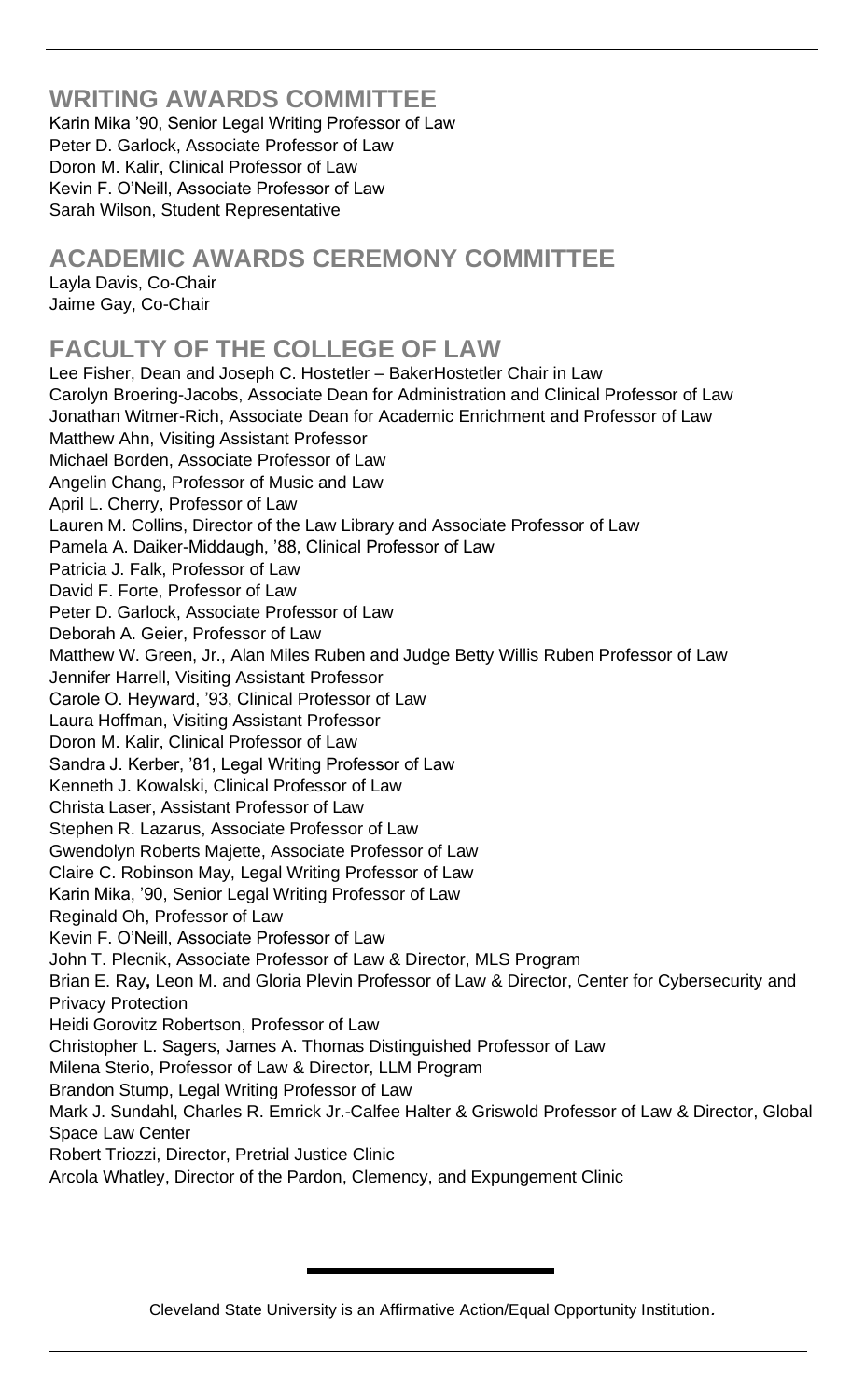